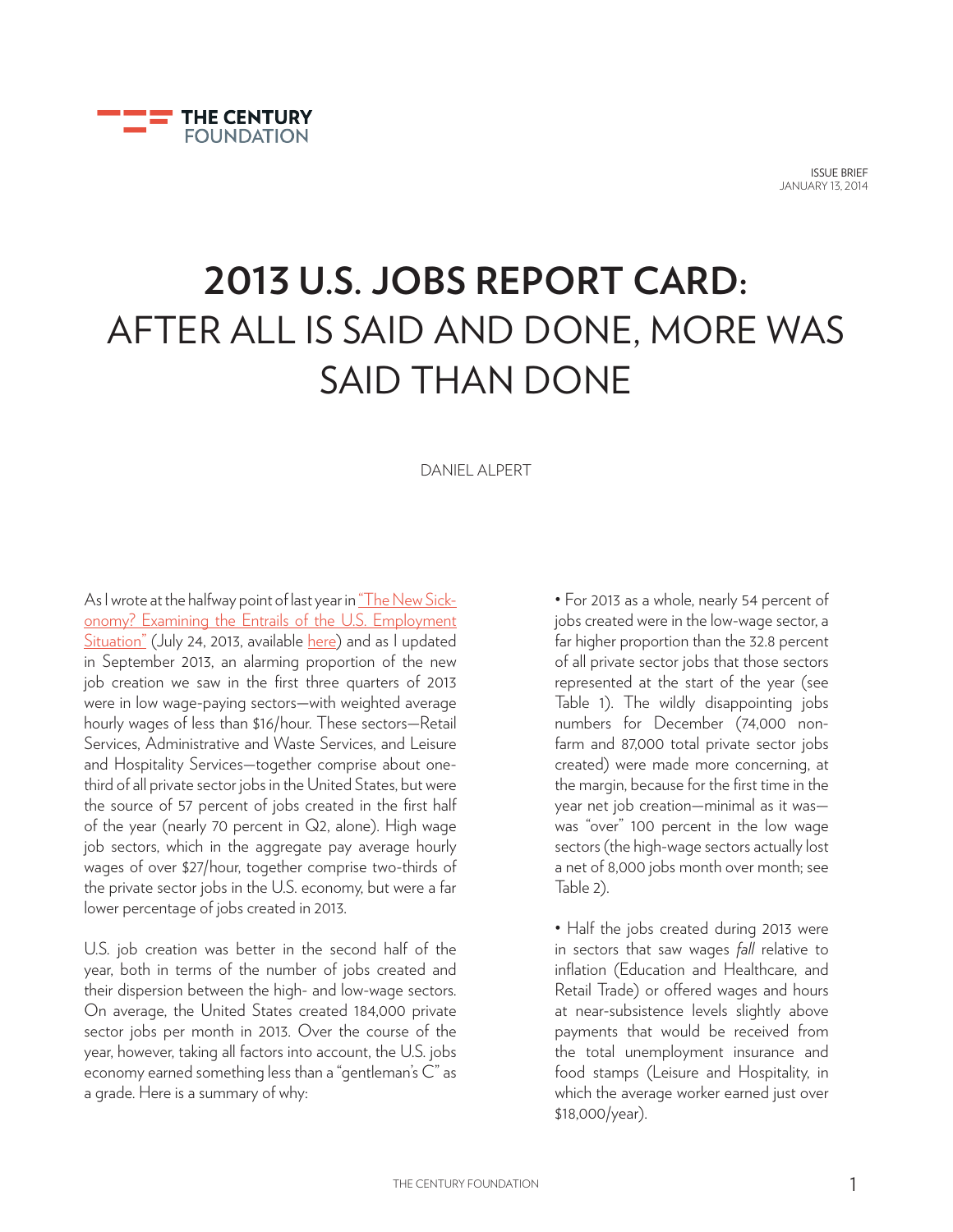• The second half of 2013 saw a distinct improvement in the number of parttime employees at work, relative to those working full time (still an elevated 26 million—19 percent—of the total of 137 million persons employed in the U.S.). Parttime workers declined by about 650,000 year-over-year, while in the first half of 2013 that figure rose substantially from year-end 2012. (Part-time employees are defined as those working between 1 and 34 hours per week.)

• The seemingly inexorable erosion of the labor force participation rate (LFPR) continued with a vengeance in 2013, falling 0.8 percent, to 62.8 percent from 63.6 percent. The LFPR is now back to levels not seen since the late 1970s, before the surge of women entered the labor force (see Figure 1). It is true that the LFPR declined by 1 percent prior to the Great Recession, and that there are some demographic elements (retirement rates) at work, but the LFPR stabilized at around 66 percent in the years leading up to the recession and has fallen off a cliff since—indicating

that there is much more going on than the retirement of some lucky baby boomers.

• For the foregoing reasons, the decline in the U-3 unemployment rate—to 6.7 percent at year-end 2013 from 7.9 percent at year-end 2012—must be taken with more than a grain of salt. As discussed and illustrated in depth is our report last June, virtually all of the improvement in the headline unemployment rate can be tracked to the declining labor force (December 2013 was a classic illustration of this phenomenon, as the 0.3 percent decline in the U-3 unemployment rate was principally due to the elimination of 347,000 people from the labor force. If the LFPR had not fallen from October 2009, when unemployment hit its Great Recession peak of 10 percent, unemployment would still be over 9 percent today. Moreover, if the LFPR were held constant from its highest pre-recession level of 66.4 percent in January 2007 (when unemployment was 4.6 percent), the U-3 unemployment rate would be 11.75 percent today.

Table 1 serves as a useful report card on the Establishment Survey portion of the 2013 jobs picture.

|                                       | <b>Number of Jobs</b> |         |       |                                              |                                                         | <b>Hourly Wages</b> |               |                   |                       |                                           |                  |                                                     |
|---------------------------------------|-----------------------|---------|-------|----------------------------------------------|---------------------------------------------------------|---------------------|---------------|-------------------|-----------------------|-------------------------------------------|------------------|-----------------------------------------------------|
|                                       | <b>Dec-12</b>         | Dec-13  | Var   | Percent of<br><b>Private Jobs</b><br>Created | Percent of<br><b>Total Jobs</b><br>Beginning of<br>Year | <b>Dec-12</b>       | <b>Dec-13</b> | Percentage<br>Var | YoY CPI<br>Inflation* | Real Wage YoY Core<br>Growth<br>(Decline) | CPI<br>Inflation | <b>Real Wage</b><br>Growth<br>(Decline)<br>vs. Core |
| <b>HIGH WAGE JOBS</b>                 |                       |         |       |                                              |                                                         |                     |               |                   |                       |                                           |                  |                                                     |
| Goods Producing                       | 18,522                | 18,752  | 230   | 10.39%                                       | 16.42%                                                  | 24.89               | 25.45         | 2.25%             | 1.20%                 | 1.05%                                     | 1.70%            | 0.55%                                               |
| Wholesale Trade                       | 5,715                 | 5,810   | 95    | 4.29%                                        | 5.07%                                                   | 27.36               | 28.01         | 2.38%             | 1.20%                 | 1.18%                                     | 1.70%            | 0.68%                                               |
| Transportation and Warehousing        | 4,494                 | 4,536   | 42    | 1.90%                                        | 3.98%                                                   | 21.92               | 22.59         | 3.06%             | 1.20%                 | 1.86%                                     | 1.70%            | 1.36%                                               |
| <b>Utilities</b>                      | 555                   | 555     |       | 0.00%                                        | 0.49%                                                   | 34.89               | 35.55         | 1.89%             | 1.20%                 | 0.69%                                     | 1.70%            | 0.19%                                               |
| Information                           | 2,676                 | 2,672   | (4)   | $-0.18%$                                     | 2.37%                                                   | 32.18               | 33.29         | 3.45%             | 1.20%                 | 2.25%                                     | 1.70%            | 1.75%                                               |
| <b>Financial Activities</b>           | 7,831                 | 7.915   | 84    | 3.80%                                        | 6.94%                                                   | 29.80               | 30.42         | 2.08%             | 1.20%                 | 0.88%                                     | 1.70%            | 0.38%                                               |
| Education and Health                  | 20,496                | 20.823  | 327   | 14.78%                                       | 18.17%                                                  | 24.47               | 24.73         | 1.06%             | 1.20%                 | $-0.14%$                                  | 1.70%            | $-0.64%$                                            |
| Professional and Tech*                | 7,995                 | 8.179   | 184   | 8.31%                                        | 7.09%                                                   | 36.13               | 36.79         | 1.83%             | 1.20%                 | 0.63%                                     | 1.70%            | 0.13%                                               |
| Management of Companies*              | 2,020                 | 2,058   | 38    | 1.72%                                        | 1.79%                                                   | 35.17               | 35.72         | 1.56%             | 1.20%                 | 0.36%                                     | 1.70%            | $-0.14%$                                            |
| Other services                        | 5,470                 | 5,500   | 30    | 1.36%                                        | 4.85%                                                   | 21.10               | 21.50         | 1.90%             | 1.20%                 | 0.70%                                     | 1.70%            | 0.20%                                               |
| <b>Totals and Weighted Averages**</b> | 75,774                | 76,800  | 1,026 | 46.36%                                       | 67.17%                                                  | 26.81               | 27.34         | 1.96%             | 1.20%                 | 0.76%                                     | 1.70%            | 0.26%                                               |
| <b>LOW WAGE JOBS</b>                  |                       |         |       |                                              |                                                         |                     |               |                   |                       |                                           |                  |                                                     |
| Retail Trade                          | 15,004                | 15,385  | 381   | 17.22%                                       | 13.30%                                                  | 16.48               | 16.62         | 0.85%             | 1.20%                 | $-0.35%$                                  | 1.70%            | $-0.85%$                                            |
| Administrative and Waste Services*    | 8,135                 | 8,551   | 416   | 18.80%                                       | 7.21%                                                   | 18.15               | 18.42         | 1.49%             | 1.20%                 | 0.29%                                     | 1.70%            | $-0.21%$                                            |
| Leisure and Hospitality               | 13.901                | 14,291  | 390   | 17.62%                                       | 12.32%                                                  | 13.38               | 13.66         | 2.09%             | 1.20%                 | 0.89%                                     | 1.70%            | 0.39%                                               |
| <b>Totals and Weighted Averages**</b> | 37,040                | 38,227  | 1,187 | 53.64%                                       | 32.83%                                                  | 15.68               | 15.92         | 1.48%             | 1.20%                 | 0.28%                                     | 1.70%            | $-0.22%$                                            |
| Total                                 | 112,814               | 115,027 | 2,213 |                                              |                                                         | 23.16               | 23.54         | 1.66%             | 1.20%                 | 0.46%                                     | 1.70%            | $-0.04%$                                            |
| Average per Month                     |                       |         | 184   |                                              |                                                         |                     |               |                   |                       |                                           |                  |                                                     |

# Table 1. Full Year 2013 Job Analysis

\* Hourly wage data for these job categories, as well as YoY inflation data is for November 2012 to November 2013. Final December 2013 data not yet available.

\*\* Hourly wage totals weighted by number of jobs in each job category at bginning of year and end of year, respectively.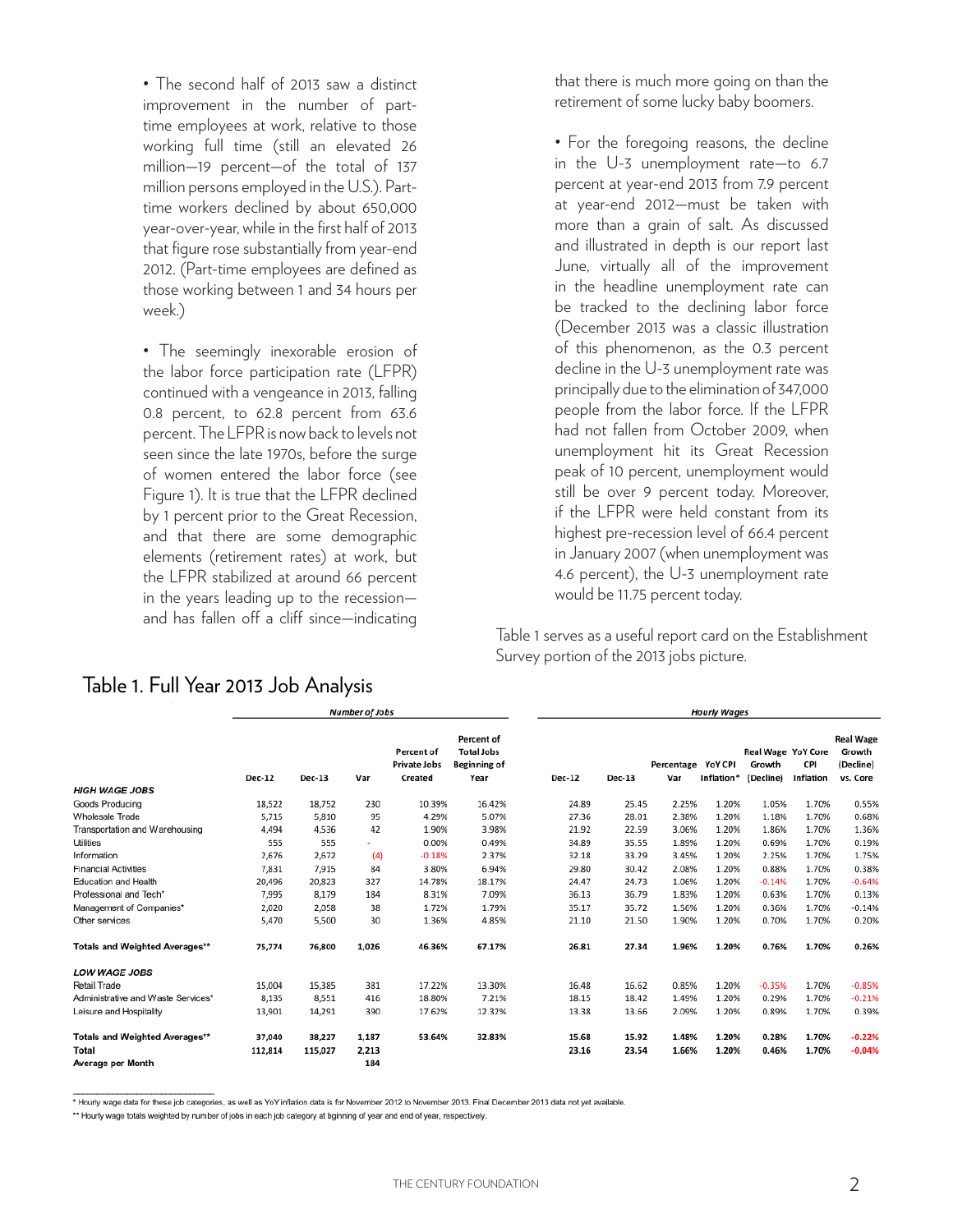### **HOURS AND WAGES**

As Table 1 illustrates, the raw job counts are just the tip of the iceberg in this report card because of what happened in 2013 with regard to wage levels. Two of the sectors that added the second and third most jobs in 2013—Education and Health in the high-wage category, and Retail Trade, in the low-wage category—saw wages fall relative to headline CPI, and substantially so relative to core CPI. The largest sector creating jobs in 2013 was, not surprisingly therefore, the lowest paying sector in the economy—Leisure and Hospitality—which at year-end paid an average wage that would equate to full-time earnings of less than \$25,000 a year. And that assumes full-time employment. Keep in mind that, out of the 135.6 million non-farm jobs in the United States at year-end 2013, 26 million of them—19 percent—were part time. In the Leisure an Hospitality category, the average employee worked only 25.9 hours per week at year-end (the lowest of any jobs category), meaning that the average of the 14.3 million workers in that sector brought home \$18,397 per annum.

The penury-level Leisure and Hospitality sector, together with the two sectors in which real wages fell in 2013— Education and Health, and Retail Trade—accounted for 1,098,000 of the 2,213,000 jobs created in 2013, just a hair's breadth away from 50 percent of the total. Add in the

## Table 2. December BLS Snap Analysis

416,000 jobs created in 2013 in the remaining low-wage sector—Administrative and Waste Services—and you have 68.4 percent of all jobs created in 2013 being in sectors in which labor has pretty much no leverage.

Of further interest, looking at the weighted average of the *high*-wage sectors, we saw wage growth before inflation decelerate during the year to 1.96 percent year-over-year as of December 2013, from a pace of 2.24 percent yearover-year as of June 2013.

We believe that if Congress is unable/unwilling to restore the long-term unemployment benefits that would otherwise have flowed to between four and five million people through the course of the current year, it is reasonable to assume that a substantial number of such individuals will find themselves needing to take any job at any wage in order to survive. The disinflationary forces affecting wages, as discussed above, would therefore be exacerbated.

Before moving on to the Population Survey portion of the jobs data for 2013, Table 2 sets forth the jobs creation statistics for the month of December 2013, the only month of the year that saw net erosion in the high-wage sectors as a whole.

|                                     | November | December | Var                      | Percent of Private |
|-------------------------------------|----------|----------|--------------------------|--------------------|
| <b>HIGH WAGE JOBS</b>               |          |          |                          |                    |
| Goods Producing                     | 18,755   | 18,752   | (3)                      | $-3.45%$           |
| <b>Wholesale Trade</b>              | 5,794    | 5,810    | 16                       | 18.39%             |
| Transportation and Warehousing      | 4,537    | 4,536    | (1)                      | $-1.15%$           |
| Utilities                           | 556      | 555      | (1)                      | $-1.15%$           |
| Information                         | 2,684    | 2,672    | (12)                     | $-13.79%$          |
| <b>Financial Activities</b>         | 7,911    | 7,915    | 4                        | 4.60%              |
| Education and Health                | 20,823   | 20,823   | $\overline{\phantom{a}}$ | 0.00%              |
| Professional and Tech               | 8,191    | 8,179    | (12)                     | $-13.79%$          |
| Management of Companies             | 2,058    | 2,058    | ٠                        | 0.00%              |
| Other services                      | 5,499    | 5,500    | 1                        | 1.15%              |
| <b>Totals and Weighted Averages</b> | 76,808   | 76,800   | (8)                      | $-9.20%$           |
| <b>LOW WAGE JOBS</b>                |          |          |                          |                    |
| Retail Trade                        | 15,330   | 15,385   | 55                       | 63.22%             |
| Administrative and Waste Services   | 8,520    | 8,551    | 31                       | 35.63%             |
| Leisure and Hospitality             | 14,282   | 14,291   | 9                        | 10.34%             |
| <b>Totals and Weighted Averages</b> | 38,132   | 38,227   | 95                       | 109.20%            |
| Total                               | 114,940  | 115,027  | 87                       |                    |

#### **December BLS Snap Analysis**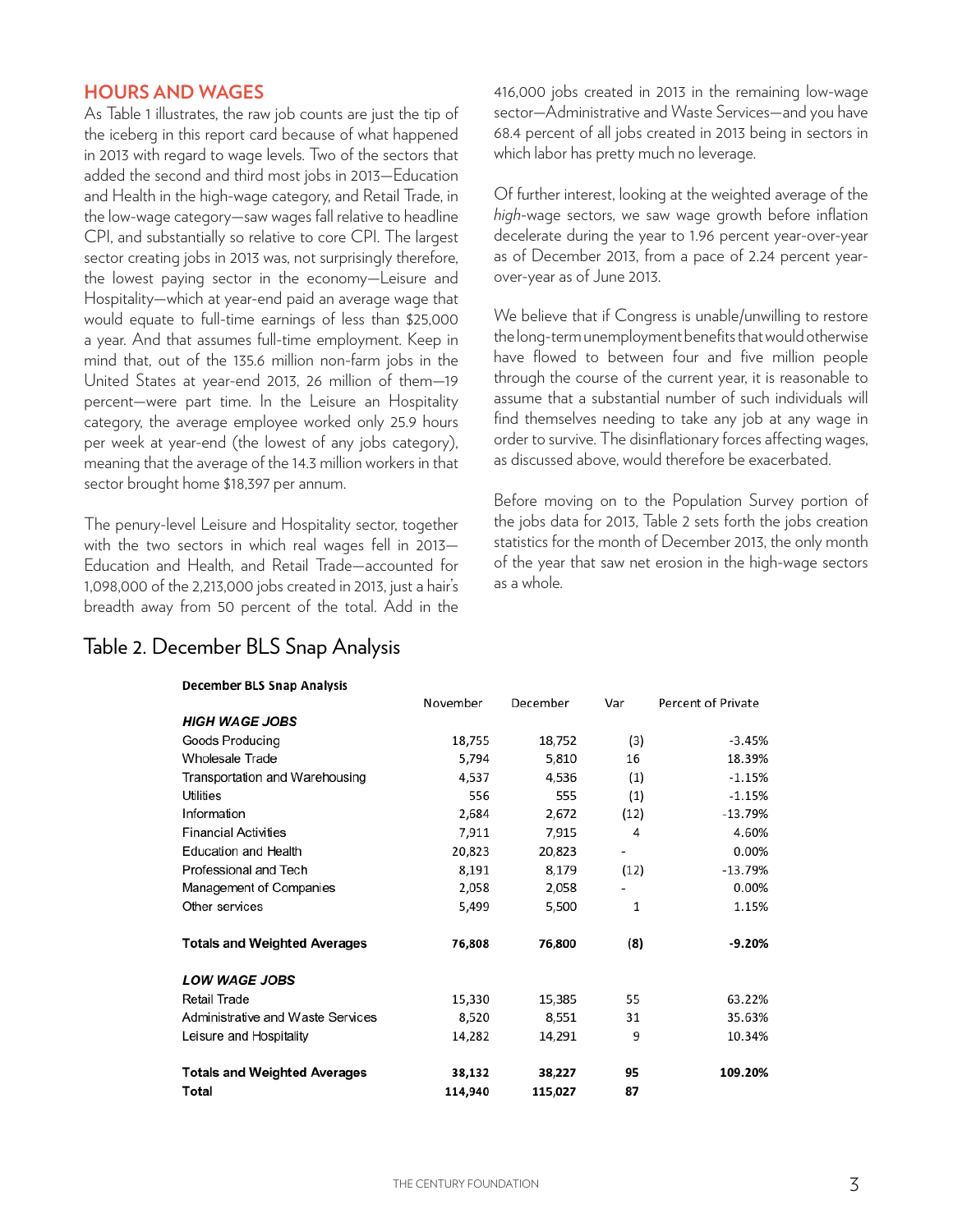## **PARTICIPATION, UNEMPLOYMENT, AND DEMOGRAPHIC GROUPINGS**

The Population Survey portion of the jobs statistics yielded some interesting insights during 2013. As noted above, the LFPR continued to decline. While the civilian noninstitutional population (CNIP)—those age 16 and over and not in school, the army, or prison—grew by 2.4 million during 2013, the number of people in the labor force declined by about 550,000. Not only is the U.S. economy proving incapable of absorbing increases in its working-age population, but it is losing ground—and not because overwhelming prosperity is encouraging people toward lives of leisure.

During 2013, the labor force participation rate fell 0.8 percent, to 62.8 percent from 63.6 percent. The LFPR is now back to levels not seen since the late 1970s, before the surge of women entering the labor force, as illustrated in Figure 1.

The U.S. economy employed—full time and part time—a total of 58.6 percent of the CNIP, a number that was the same percentage as at the end of 2012. Private sector jobs again, full time and part time—employed 115 million people, 48 percent of the CNIP. Relative to total population, at the end of 2013, we had 118.5 million full time employees, and 26 million part-time employees, supporting a nation of 316 million people.

So who are these working people? Well, they are progressively older than they used to be. One would expect that, if the LFPR were declining so precipitously because more people were retiring "voluntarily," then the employment/population ratio (EPR) for the 55 years and older category of employees would be declining as well. Not only has it not done so, but the EPR for workers aged 55 and older was, on average, higher in 2013 than it was during the Great Recession and any other time prior thereto.

Older Americans are hanging on to their jobs for dear life in the post-recession world of diminished or nonexistent retirement wealth. While data is not yet sufficient to prove empirically that older workers are proving less rigid when it comes to accepting lower wages in order to keep working (often through taking positions for which they are overqualified), we suspect this is the case.

On the brighter side, 2013 saw an improvement in U.S. youth unemployment—the EPR for the 16-to-24-year-old age group, which was decimated as a result of the Great Recession (falling nearly 10 points), powered back to its



## Figure 1. Labor Force Participation Rate